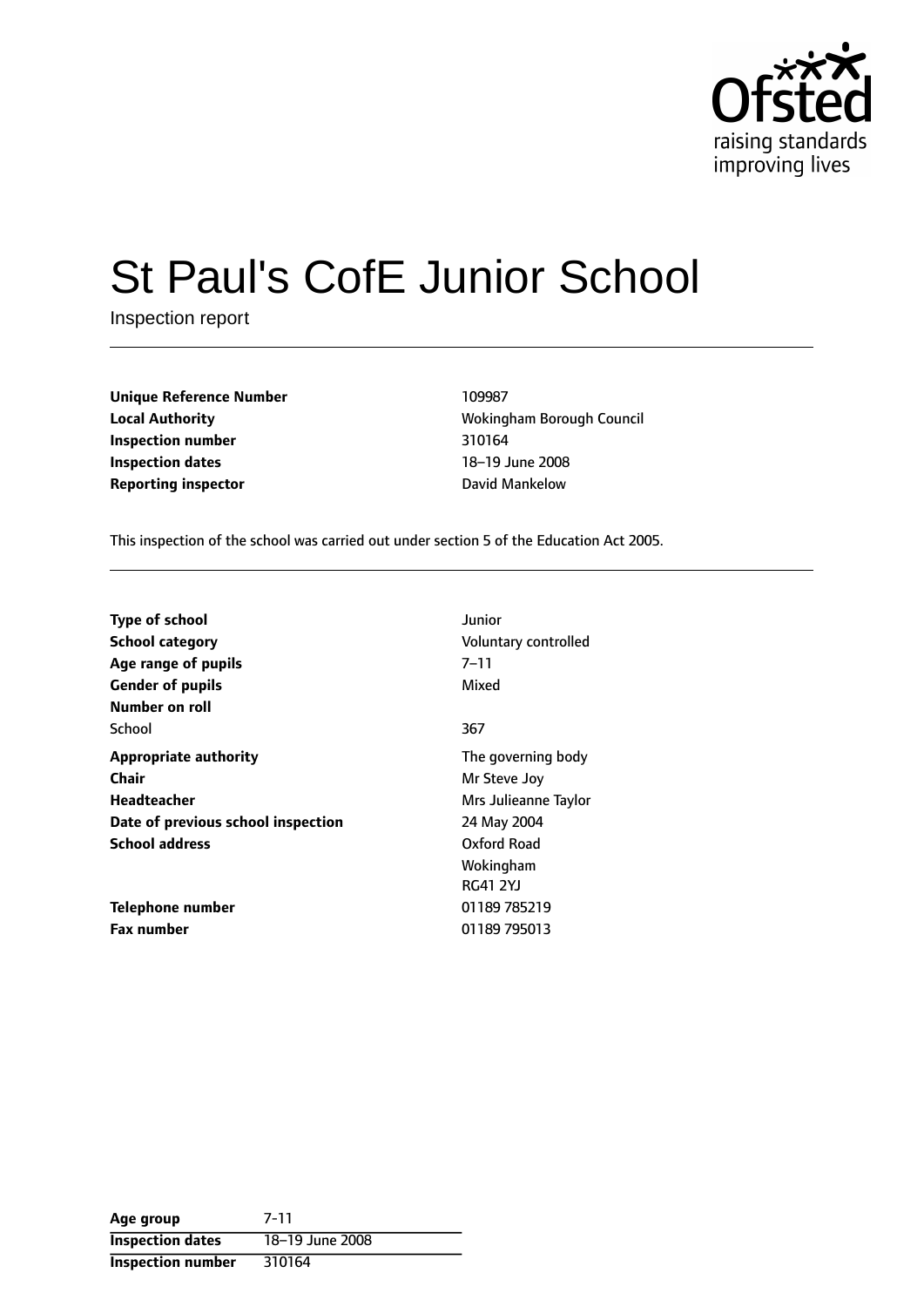.

© Crown copyright 2008

#### Website: www.ofsted.gov.uk

This document may be reproduced in whole or in part for non-commercial educational purposes, provided that the information quoted is reproduced without adaptation and the source and date of publication are stated.

Further copies of this report are obtainable from the school. Under the Education Act 2005, the school must provide a copy of this report free of charge to certain categories of people. A charge not exceeding the full cost of reproduction may be made for any other copies supplied.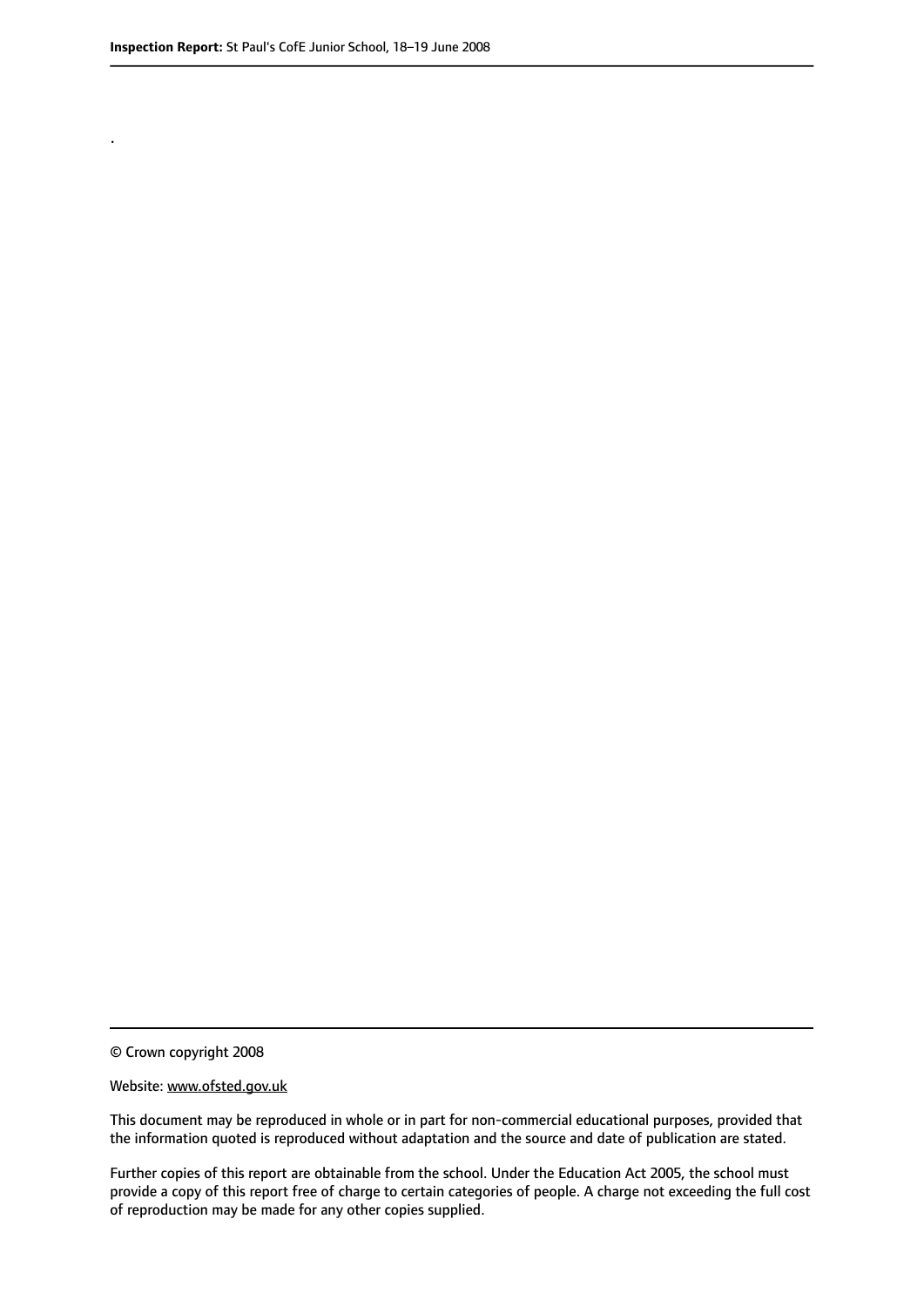# **Introduction**

The inspection was carried out by three Additional Inspectors.

## **Description of the school**

St Paul's is a much larger than average Junior School. The proportions of pupils from minority ethnic backgrounds and those for whom English is an additional language are below average, as is the proportion eligible for free school meals. The number with learning difficulties, including speech and language difficulties, is below average but the number with a statement of special educational needs is above average.

## **Key for inspection grades**

| Grade 1 | Outstanding  |
|---------|--------------|
| Grade 2 | Good         |
| Grade 3 | Satisfactory |
| Grade 4 | Inadequate   |
|         |              |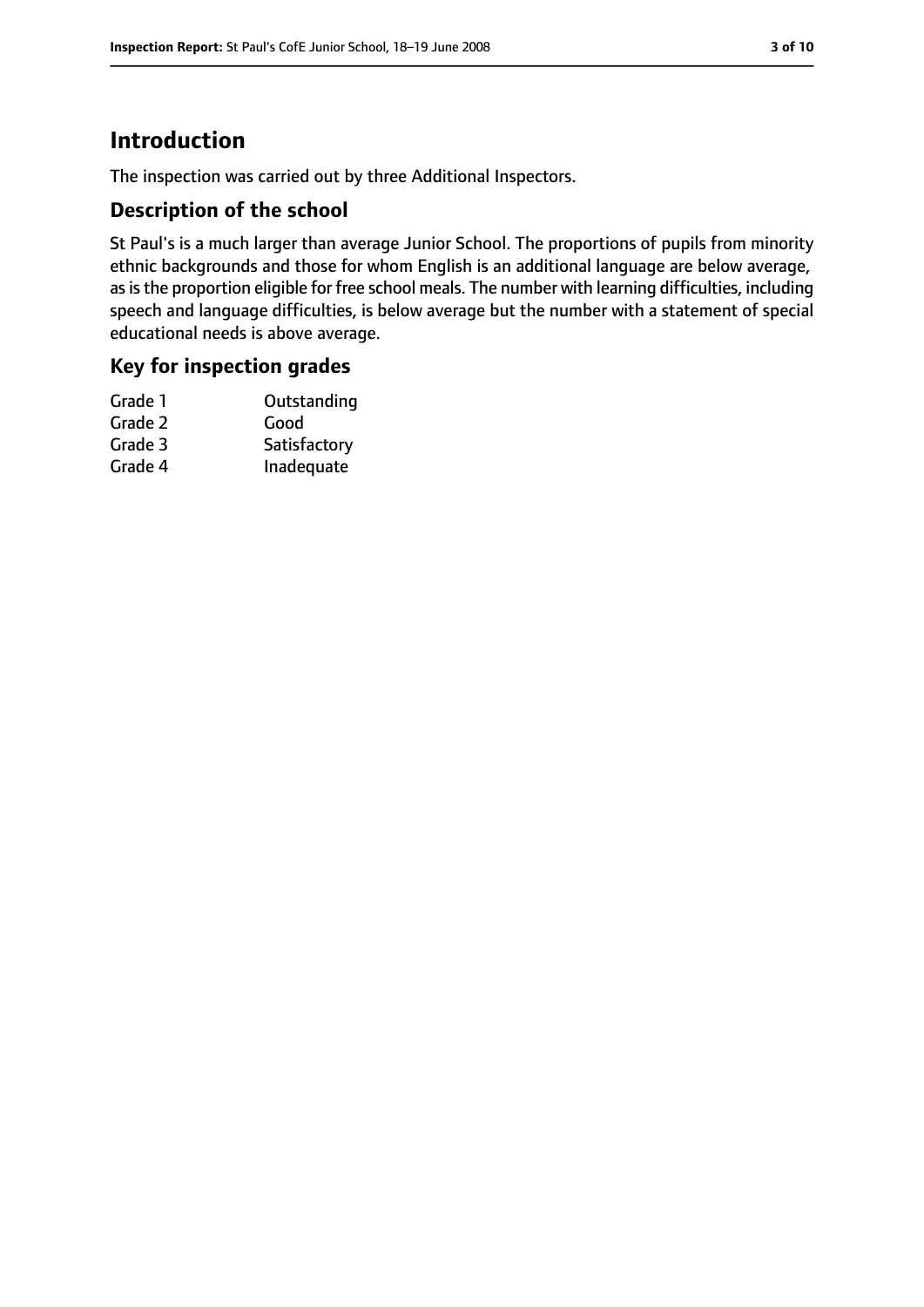# **Overall effectiveness of the school**

#### **Grade: 2**

St Paul's is a good school. Achievement is good and pupils reach standards that are well above average by the time they move on to their secondary schools. This is because the teaching is at least good and some is outstanding. Parents are overwhelmingly supportive of the school, particularly appreciating the smooth transition that pupils make when they join from the infant school. A parent typically commented, 'The whole process of transferring to St Paul's was excellent. My son started his first day excited and raring to go.'

A major strength of the school is the exemplary pastoral care. This high level of care results in pupils' excellent personal development, which, in turn, contributes to their good achievement. Pupils feel well supported by their teachers and their friends so they are not afraid to make mistakes. Pupils thoroughly enjoy school and attendance is well above average. They make an outstanding contribution to the school and wider communities. They take on a wide variety of responsibilities around the school, for example, by helping in the library and dining hall and by training to be peer mediators. The mediators help pupils to resolve their playtime differences maturely, without involving staff. Behaviour is excellent in lessons and as pupils move around the school. Pupils say that bullying is extremely rare and always managed well if it does happen. Academic guidance is not as strong as pastoral care. The school sets challenging targets for pupils to achieve by the end of Year 6 but the setting of individual, short-term targets is new and less effective. As a result, pupils do not understand clearly enough how to move their work to the next level.

The good teaching is characterised by excellent relationships between pupils themselves and between teachers and pupils. This results in pupils having excellent attitudes towards their work. Most lessons move with a brisk pace and pupils make good progress because teachers frequently involve them directly in agreeing what the success criteria for the lesson should be. On occasions, work is not planned that is matched well enough, to pupils' prior learning and this slows progress for some pupils. The curriculum is outstanding and makes a significant contribution to pupils' personal development, particularly their enjoyment of school. For example, during the inspection, Year 6 pupils were enjoying rehearsals for their production of 'Oliver,' which had been choreographed by one pupil and was being accompanied on the piano by another.

Leadership and management overall are good. Excellent leadership by the headteacher has ensured that all staff work together as a cohesive team, committed to implementing the changes that she has initiated. Recent improvements include the introduction of more regular assessments, and of procedures to track pupils' progress. Tracking information is now used to identify pupils who are not achieving as well as they should and teachers accept responsibility to ensure that support is put in place to overcome this. However, termly assessments are not always accurate and this reduces the effectiveness of the tracking system. The school's lack of complacency is summarised in the chair of governors' view, 'it would be even better if it was outstanding,' and the comment of a parent who said, 'School is never standing still, always striving to achieve more.' Consequently, the school is well placed to improve further.

#### **What the school should do to improve further**

■ Ensure that all teacher assessments are accurate and that teachers always plan work that is well matched to pupils' prior attainment.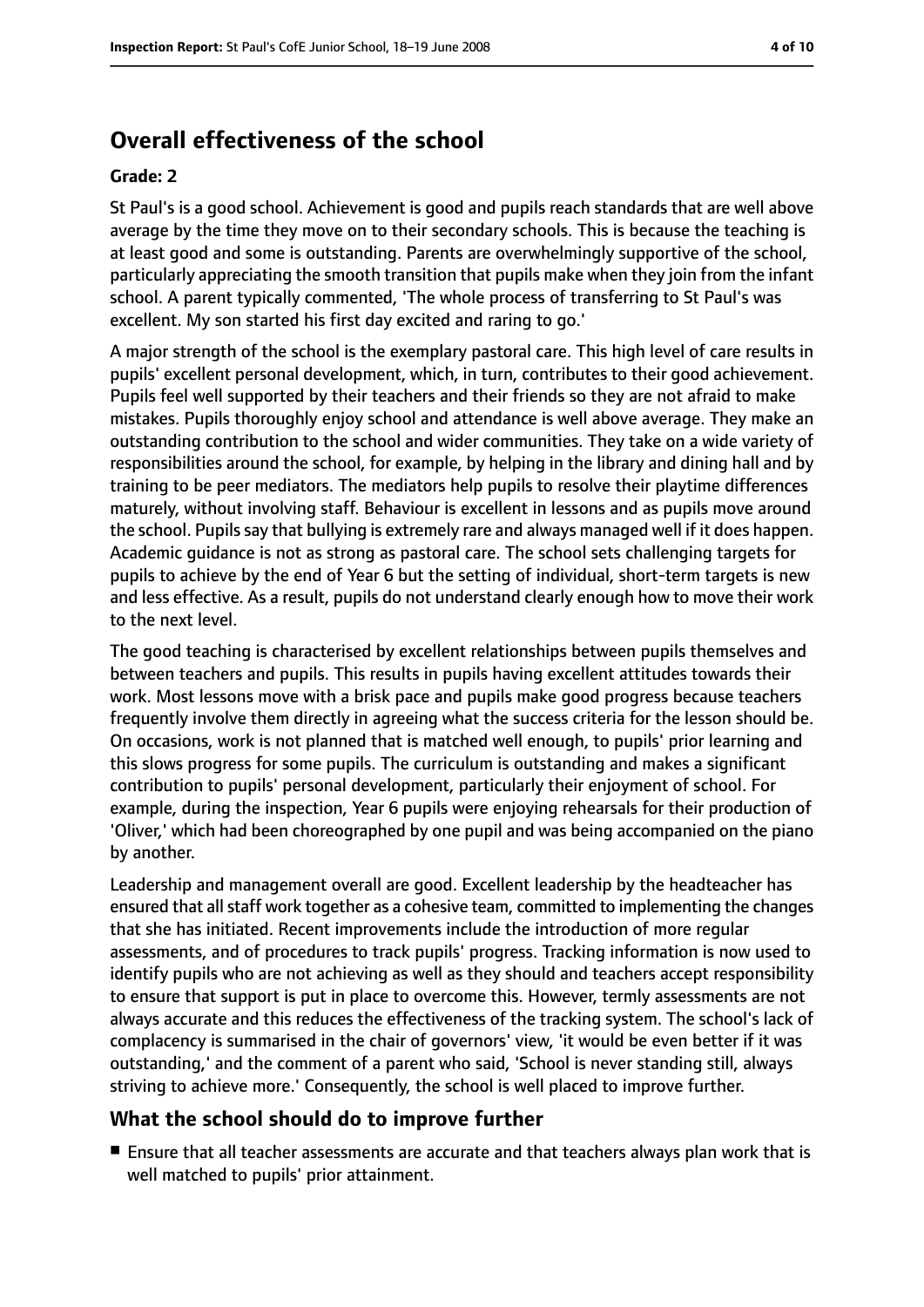■ Implement improved procedures to set short-term targets in English and mathematics so that pupils know clearly what they need to do next in order to improve their performance.

# **Achievement and standards**

#### **Grade: 2**

Pupils enter the school with standards that are above average. They make good progress, resulting in standards that have been significantly above average in National tests for Year 6 pupils for a number of years, with a particular strength in science. This is because science is especially well taught with an emphasis on practical investigations. A high proportion of pupils in the current Year 6 are working at levels above those expected. Pupils with a variety of learning difficulties and those for whom English is an additional language are well supported by a team of specially trained learning support assistants. As a result, they make the same good progress as their classmates. School makes excellent use of external agencies to support pupils with statements of special educational needs so they too make good progress, academically and socially.

# **Personal development and well-being**

#### **Grade: 1**

Pupils have an excellent understanding of what is required to lead a healthy lifestyle. Many thoroughly enjoy taking part in the wide range of sporting clubs that take place before and after school and during lunchtime, and this makes a significant contribution to their health and well-being. Pupils develop an excellent sense of their own and others' safety. An example was seen during a Year 3 science lesson about forces when they were very careful not to cause injury as they propelled glue sticks along the floor using stretched elastic bands. Good achievement in English, mathematics and information and communication technology means that pupils are well prepared for their future lives.

Pupils' spiritual, moral and social development is outstanding. They have a highly developed understanding of what is right and what is wrong and they develop into mature young people as they move through the school. Assemblies and class worship make an excellent contribution to pupils'spiritual development. Cultural development is good. Pupils have a good understanding of their own culture and world faiths but their understanding of Britain as a diverse society is less well developed.

# **Quality of provision**

## **Teaching and learning**

#### **Grade: 2**

Teachers have good subject knowledge so their explanations are clear. They mark pupils' work conscientiously and regularly. Pupils are frequently involved in assessing their own work and that of their peers. They do this incisively and sensitively which makes a significant contribution to their classmates' learning and to their own personal development. In most year groups, English and mathematics are taught in sets according to ability and this helps teachers to pitch work at the right level. However, not all teachers take sufficient account of pupils' prior learning when planning lessons, particularly for the most able pupils in each set. As a result, these pupils do not achieve as well as they should. Planning well-matched work is also hindered because some teacher assessments are not accurate. The headteacher has already identified this and further training from the local authority is planned for the autumn term.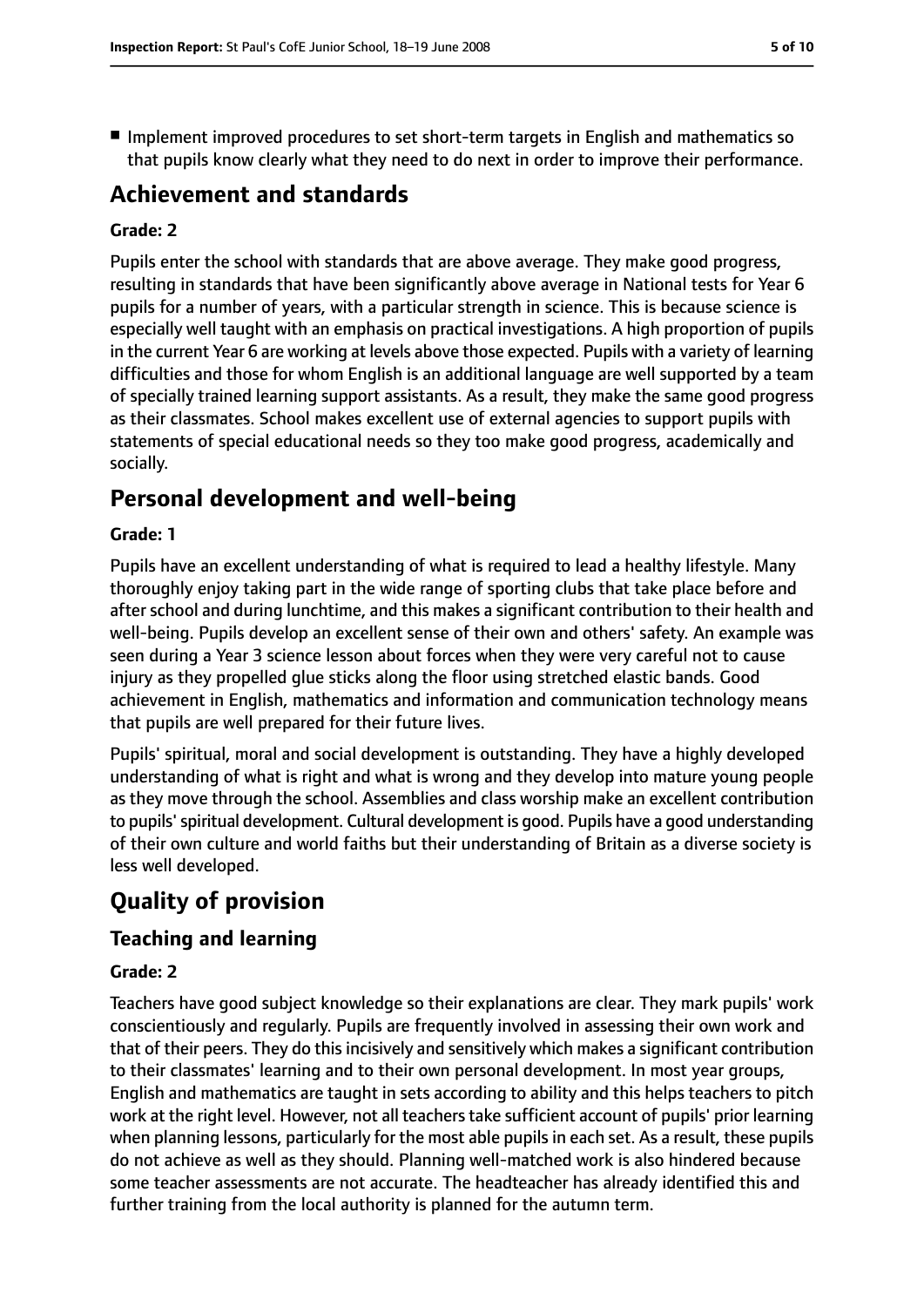#### **Curriculum and other activities**

#### **Grade: 1**

Excellent opportunities are given for pupils to practise basic skills in subjects other than English and mathematics. For example, pupils particularly expressed their enthusiasm for what they had learnt during the Egyptian and Victorian theme days. There is an outstanding range of enrichment opportunities, including visits and visitors. The residential visit to Osmington and visits to local museums are very popular and make a significant contribution to achievement in science, history and geography, and to pupils' personal development. There are excellent links with a local secondary school to support the teaching of French. As a result, many pupils pronounce French words accurately and confidently. Parents are kept well informed about curriculum issues through a range of newsletters and booklets, for example, 'This is how we do it - Supporting your child with mathematics homework'.

#### **Care, guidance and support**

#### **Grade: 2**

Outstanding pastoral care enables all pupils to take a full part in the life of the school. Trained learning support assistants run programmes that help the minority of pupils who find relationships difficult to interact successfully with their peers. Lunchtime staff encourage participation in active games, which results in pupils' excellent behaviour. Parents really appreciate the care provided by all staff. One typically commented, 'The school creates an environment where children flourish and become happy and confident individuals.' Another summed up the feelings of most by saying, 'I wish I had gone to a school like St Paul's!' Procedures for setting pupils individual targets for improving their work have not been entirely successful in helping them to understand exactly what they need to do next in order to improve. The school is aware of this and a refined system is ready to be introduced for mathematics in September. A new system has not yet been agreed for setting targets in English.

## **Leadership and management**

#### **Grade: 2**

The headteacher has the confidence of the staff, the governors and the parents. One of the many positive comments that parents made on the inspection questionnaire was, 'We have found the headteacher to be welcoming and approachable and feel that we couldn't have anyone better looking after the welfare of our children.' Subject and phase leaders are now involved in monitoring the school's work and they contribute to the school's accurate knowledge of its strengths and weaknesses. However, some of the actions they have taken as a result of their monitoring have not yet had time to raise achievement to the highest level. Governors also understand what the school does well and what needsto be improved because they receive accurate reports from the headteacher and other senior staff. They recognise that procedures to monitor the school's work for themselves are, as yet, under-developed.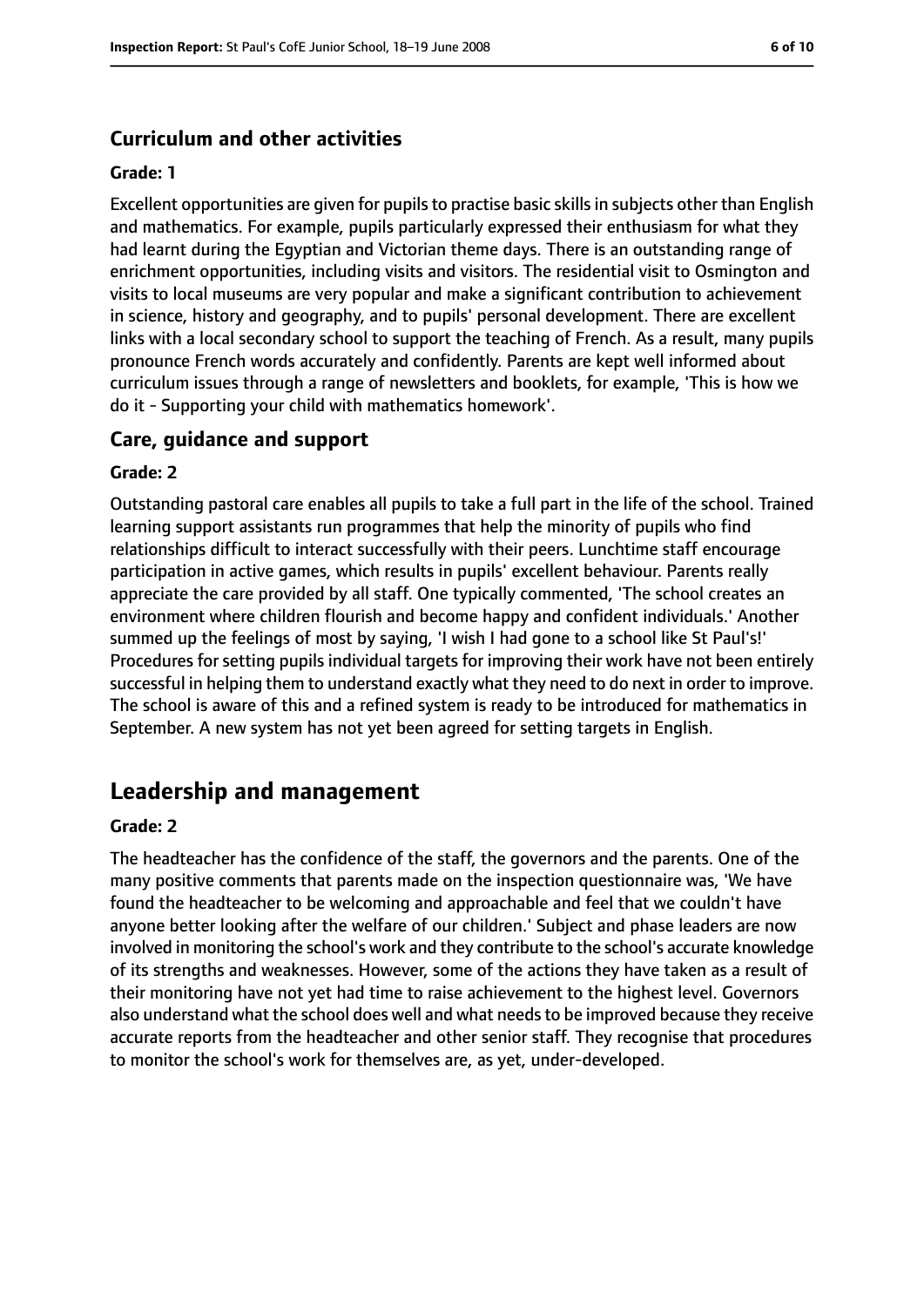**Any complaints about the inspection or the report should be made following the procedures set out in the guidance 'Complaints about school inspection', which is available from Ofsted's website: www.ofsted.gov.uk.**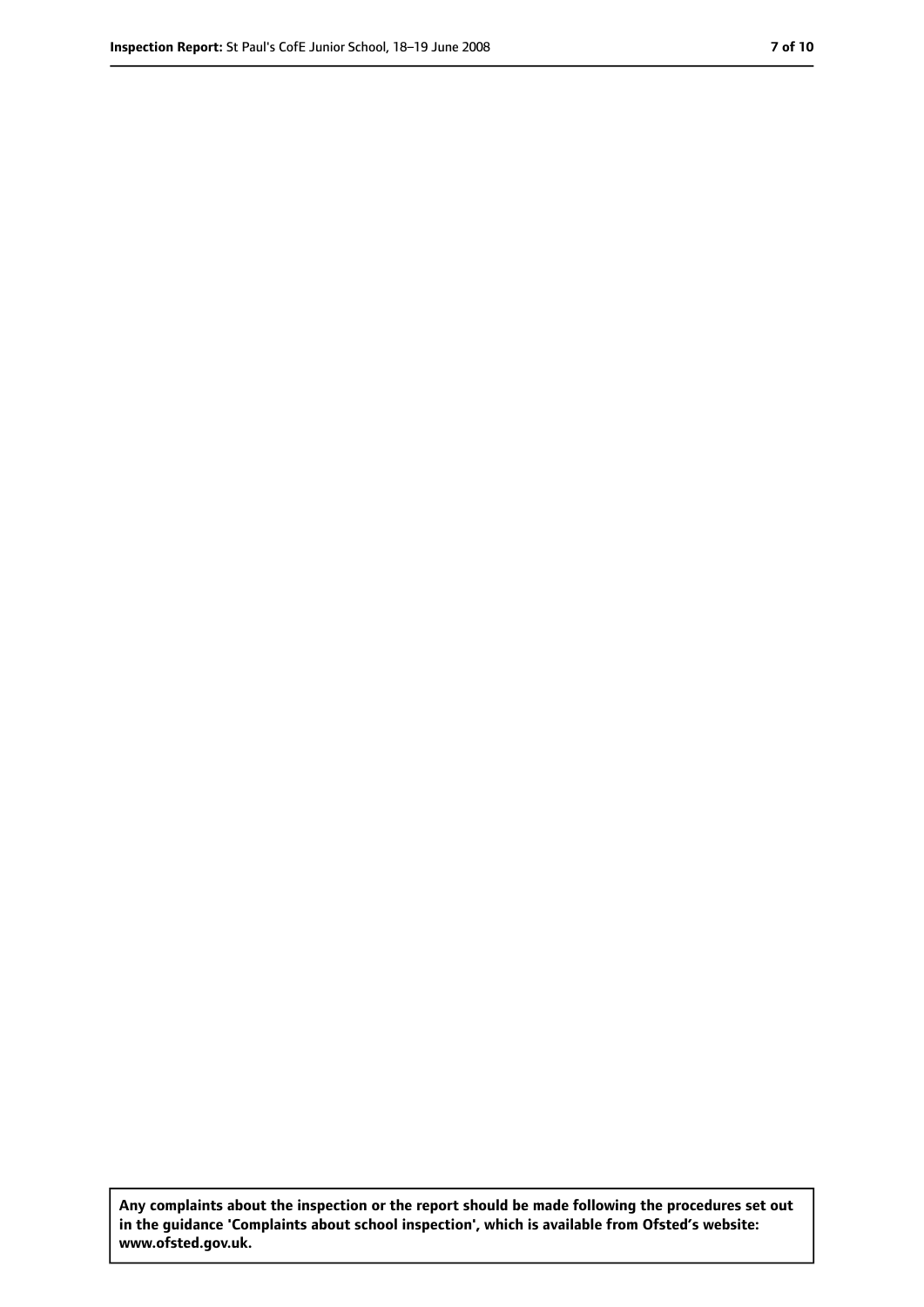#### **Annex A**

# **Inspection judgements**

| $^{\backprime}$ Key to judgements: grade 1 is outstanding, grade 2 good, grade 3 satisfactory, and | <b>School</b>  |
|----------------------------------------------------------------------------------------------------|----------------|
| arade 4 inadequate                                                                                 | <b>Overall</b> |

## **Overall effectiveness**

| How effective, efficient and inclusive is the provision of education, integrated<br>care and any extended services in meeting the needs of learners? |     |
|------------------------------------------------------------------------------------------------------------------------------------------------------|-----|
| Effective steps have been taken to promote improvement since the last<br>inspection                                                                  | Yes |
| How well does the school work in partnership with others to promote learners'<br>well-being?                                                         |     |
| The capacity to make any necessary improvements                                                                                                      |     |

## **Achievement and standards**

| How well do learners achieve?                                                                               |  |
|-------------------------------------------------------------------------------------------------------------|--|
| The standards <sup>1</sup> reached by learners                                                              |  |
| How well learners make progress, taking account of any significant variations between<br>groups of learners |  |
| How well learners with learning difficulties and disabilities make progress                                 |  |

## **Personal development and well-being**

| How good is the overall personal development and well-being of the<br>learners?                                  |  |
|------------------------------------------------------------------------------------------------------------------|--|
| The extent of learners' spiritual, moral, social and cultural development                                        |  |
| The extent to which learners adopt healthy lifestyles                                                            |  |
| The extent to which learners adopt safe practices                                                                |  |
| How well learners enjoy their education                                                                          |  |
| The attendance of learners                                                                                       |  |
| The behaviour of learners                                                                                        |  |
| The extent to which learners make a positive contribution to the community                                       |  |
| How well learners develop workplace and other skills that will contribute to<br>their future economic well-being |  |

## **The quality of provision**

| How effective are teaching and learning in meeting the full range of the<br>learners' needs?                     |  |
|------------------------------------------------------------------------------------------------------------------|--|
| How well do the curriculum and other activities meet the range of needs<br>$^{\rm t}$ and interests of learners? |  |
| How well are learners cared for, guided and supported?                                                           |  |

 $^1$  Grade 1 - Exceptionally and consistently high; Grade 2 - Generally above average with none significantly below average; Grade 3 - Broadly average to below average; Grade 4 - Exceptionally low.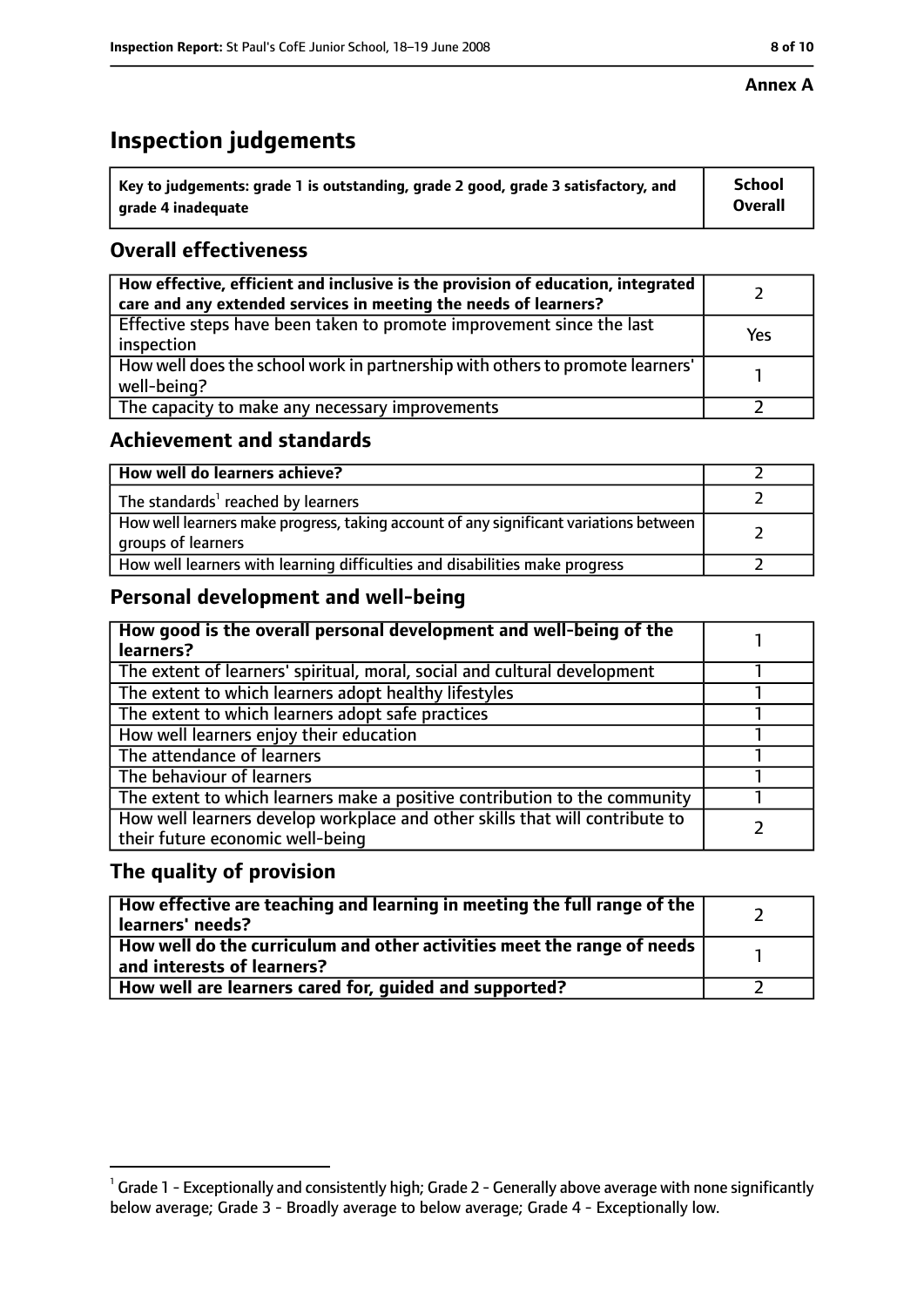# **Leadership and management**

| How effective are leadership and management in raising achievement              |     |
|---------------------------------------------------------------------------------|-----|
| and supporting all learners?                                                    |     |
| How effectively leaders and managers at all levels set clear direction leading  |     |
| to improvement and promote high quality of care and education                   |     |
| How effectively leaders and managers use challenging targets to raise standards |     |
| The effectiveness of the school's self-evaluation                               |     |
| How well equality of opportunity is promoted and discrimination tackled so      |     |
| that all learners achieve as well as they can                                   |     |
| How effectively and efficiently resources, including staff, are deployed to     | 7   |
| achieve value for money                                                         |     |
| The extent to which governors and other supervisory boards discharge their      |     |
| responsibilities                                                                |     |
| Do procedures for safequarding learners meet current government                 | Yes |
| requirements?                                                                   |     |
| Does this school require special measures?                                      | No  |
| Does this school require a notice to improve?                                   | No  |